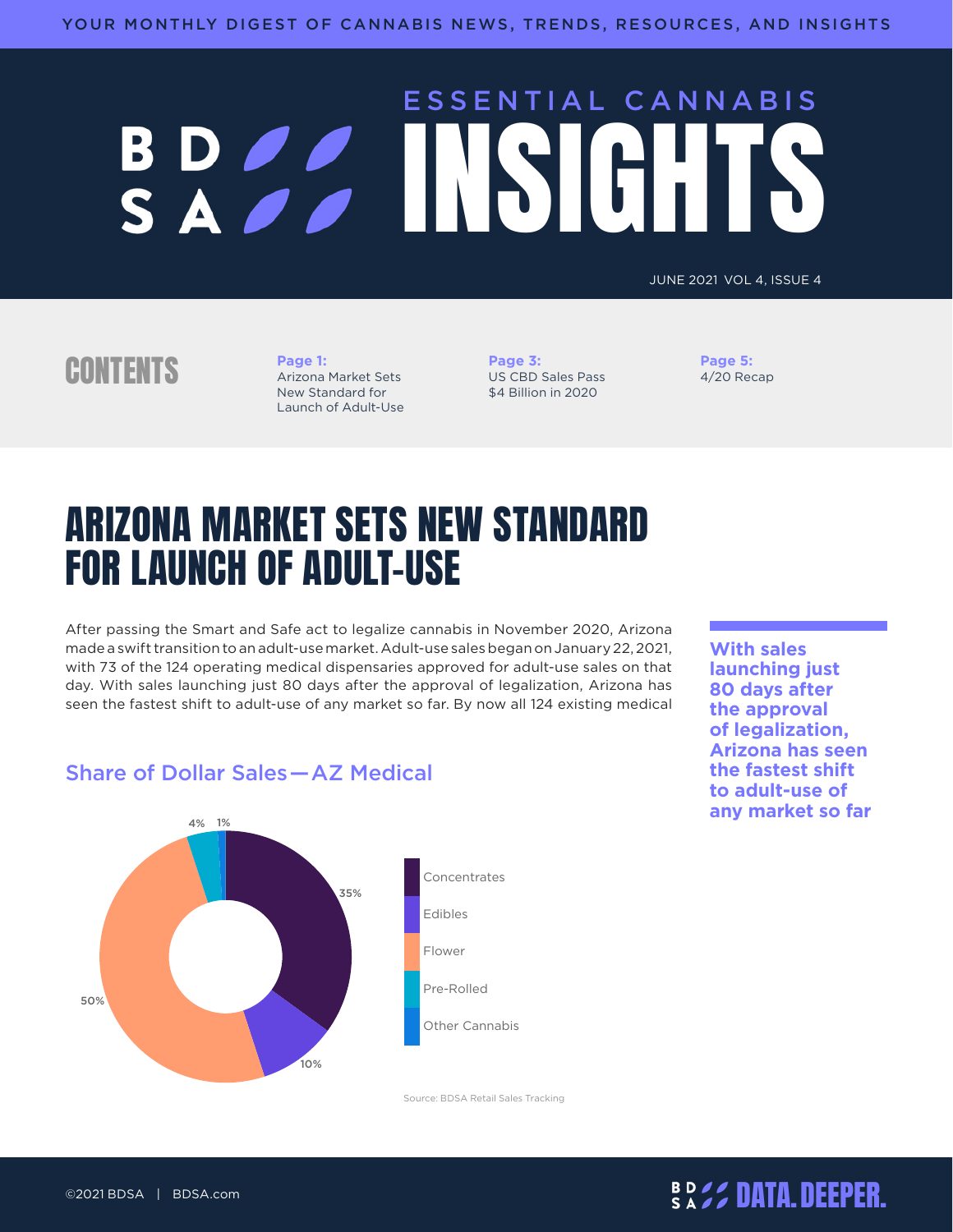

#### Share of Dollar Sales—AZ Adult-use

Source: BDSA Retail Sales Tracking

dispensaries have been approved for adult-use sales, soon to be joined by an additional 13 adult-use stores that were issued licenses in mid-April. BDSA's April 2021 retail sales tracking data shows that Arizona has seen substantial growth with the addition of adult-use, with total sales estimated at almost \$125 million for the month. While Arizona's shift to adult-use sales has not been seamless, the groundwork laid by the state's stringently regulated medical program set the stage for the success seen in the new adult-use market, a trend that it to be expected as more new medical markets make the move to 21+ sales.

The launch of adult-use sales has been hectic for many in Arizona given the rapid shift to adult-use, with even the state's Department of Revenue admitting that the initial tax data are not fully reliable. Even with these challenges BDSA has gathered quality data on the total size of the industry in the state, which show massive growth so far in the market. Total dollar sales in Arizona were estimated at just under \$125 million in April 2021. This represents a 44% increase over sales seen in April 2020, and a 36% increase over the dollar sales total from December 2020, the last month of medical only sales. BDSA and our retail partners estimate that roughly \$53 million of the estimated \$125 million came through the adult-use channel, with medical sales contributing the other \$72 million. Total legal sales in the state are forecast to reach \$1.5 billion in 2021.

Overall product mix has not shifted much, but small shifts have been observed with the addition of adult-use sales. For example, pre-rolled joints are performing stronger in the adult-use channel compared to the medical channel, representing 9% of April adult-use sales vs. 4% of April medical sales. By contrast, flower is performing stronger in the medical channel than adult-use, with flower making up 44% of sales in the adult-use channel, compared to 50% in the medical channel.

**Total dollar sales in Arizona were estimated at just under \$125 million in April 2021. This represents a 44% increase over sales seen in April 2020, and a 36% increase over the dollar sales total from December 2020**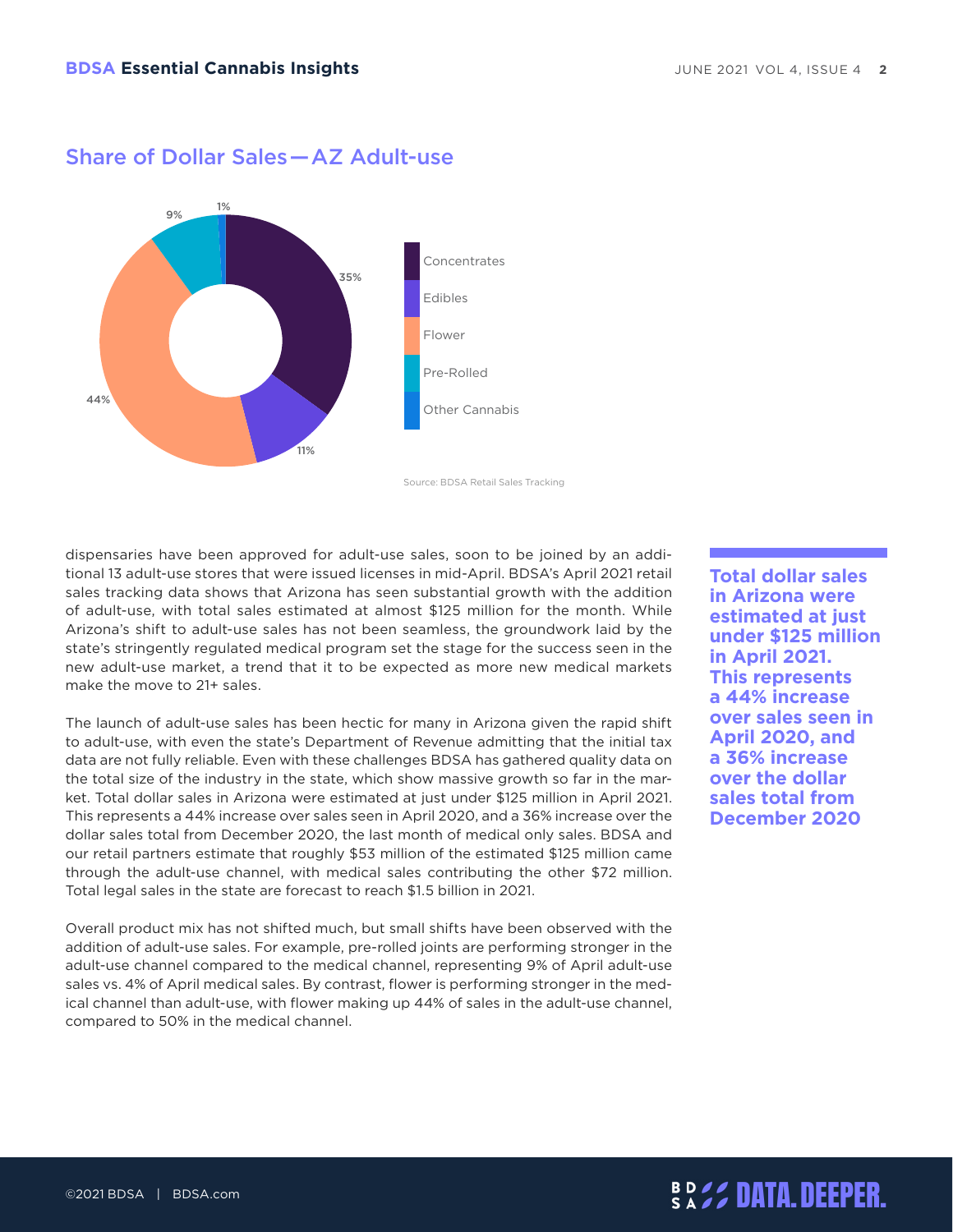<span id="page-2-0"></span>Arizona represents a trend seen in many newer markets that are moving to adult-use. New adult-use markets are building off the successes and challenges of other states, allowing them to launch legal sales with fewer disruptions, leading to higher sales. Also, Arizona gives us an example of a market that was able to capitalize on its robust medical infrastructure to see strong growth in the first months of adult-use sales.

California provided a different example, one of a mature market that saw a disappointing launch to adult-use sales due to a lack of this robust infrastructure built up by a long-existing regulated market. The Golden state experienced a decline in sales with the introduction of adult-use in January 2018, with estimated monthly dollar sales falling from \$737 million in Q4 2017, to just \$452 million in Q1 2018. Much of this is to do with the unregulated medical program that left many businesses scrambling trying to meet compliance demands as the state moved to AU, leading to greatly reduced retail access and sticker shock for consumers who were unaccustomed to the new high taxes.

Regardless of the hectic nature of the launch of cannabis sales to all adults, adult-use cannabis has brought a huge boost to the already thriving Arizona market. As retail availability continues to expand in the state, BDSA expects that the adult-use channel will continue to expand its share of sales, with adult-use sales forecast to grow to \$1.3 billion in 2026 and total sales forecast to reach \$1.8 billion that year.

# US CBD SALES PASS \$4 BILLION IN 2020

BDSA's new forecast for CBD in the United States and Canada, released June 2021, estimates sales of CBD products in the US reaching just over \$4 billion in 2020, an increase of 52% over the previous year. That is a slowdown versus the 82% growth seen in 2019, but comes along with a pandemic that refocused consumer attention away from growing

#### US CBD Sales (In Billions)



**BDSA's new forecast for CBD in the United States and Canada, released June 2021, estimates sales of CBD products in the US reaching just over \$4 billion in 2020, an increase of 52% over the previous year**

Source: BDSA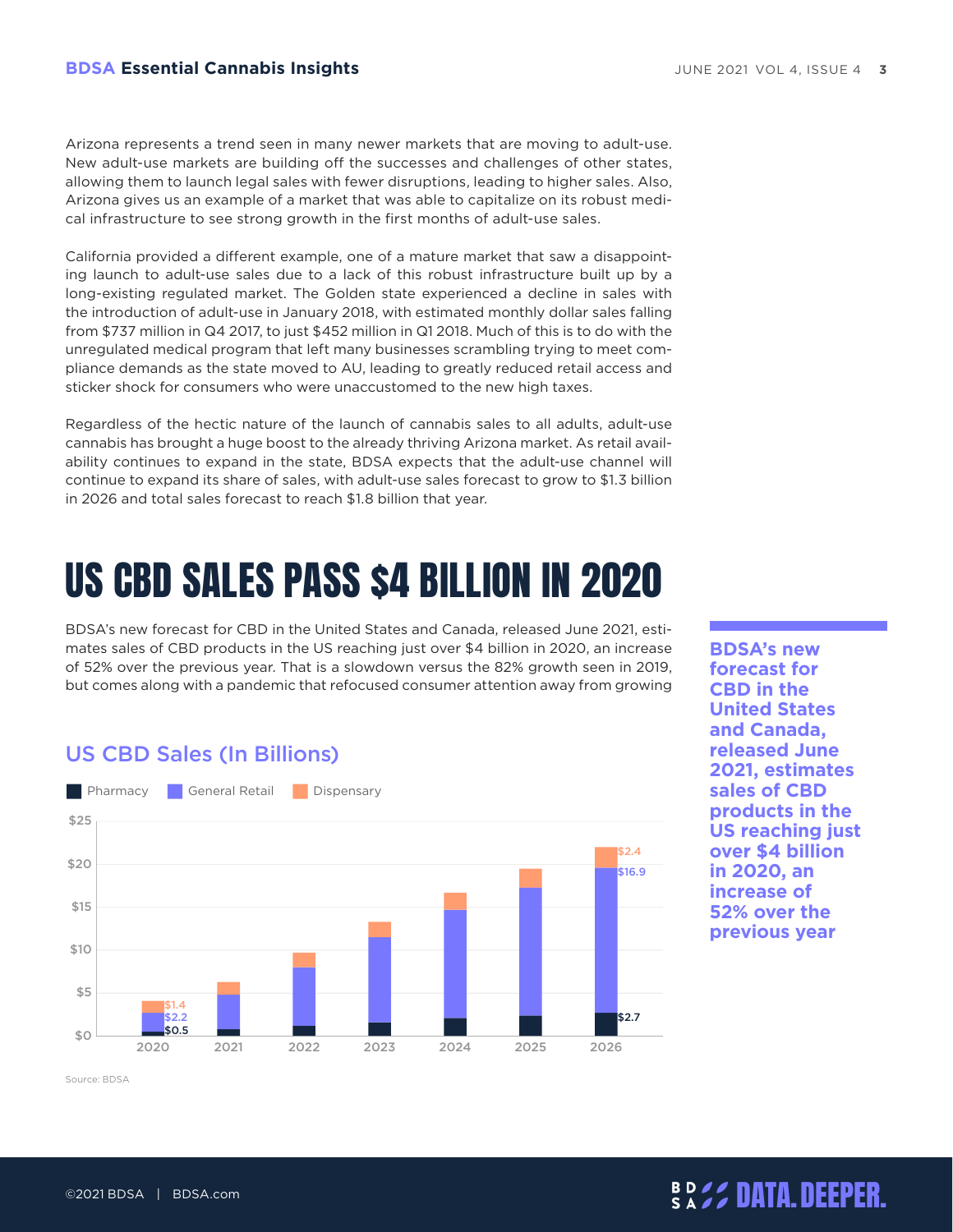#### **BDSA Essential Cannabis Insights JUNE 2021 VOL 4, ISSUE 4 4**

trends toward essentials—such as to bulk goods, frozen foods, immune supplements, and similar quarantine fare.

Sales of CBD products are forecast to reach \$21.9 billion in 2026, rising at a compound annual growth rate of nearly 33% over that time. Currently CBD-infused food and drink is not allowed outside of the cannabis dispensary channel but this forecast assumes the FDA will approve the substance as a legal food additive in 2022—a move that will bring tremendous interest from traditional food and beverage brands and major retailers.

Licensed cannabis dispensaries in legal cannabis states were the largest single channel for CBD sales in 2020, with \$1.4 billion (33.4%.) The industry as a whole flourished in 2020, with few disruptions to operations under quarantine-related restrictions. Essential service declarations kept the vast majority of dispensaries open and sales grew strongly even under modified operations.

CBD sales via dispensaries rose as well, but at a slower rate than the overall industry (13% versus 45%.) At present, dispensaries are still the primary channel for CBD sales especially for those products that are not yet widely carried beyond the legal cannabis channel due to current FDA regulations. The channel will remain the only one allowed to carry CBD products that also include THC and other psychoactive cannabinoids, barring substantial regulatory changes.

**Sales of CBD products are forecast to reach \$21.9 billion in 2026, rising at a compound annual growth rate of nearly 33% over that time**



#### Channel Share of CBD Sales, 2020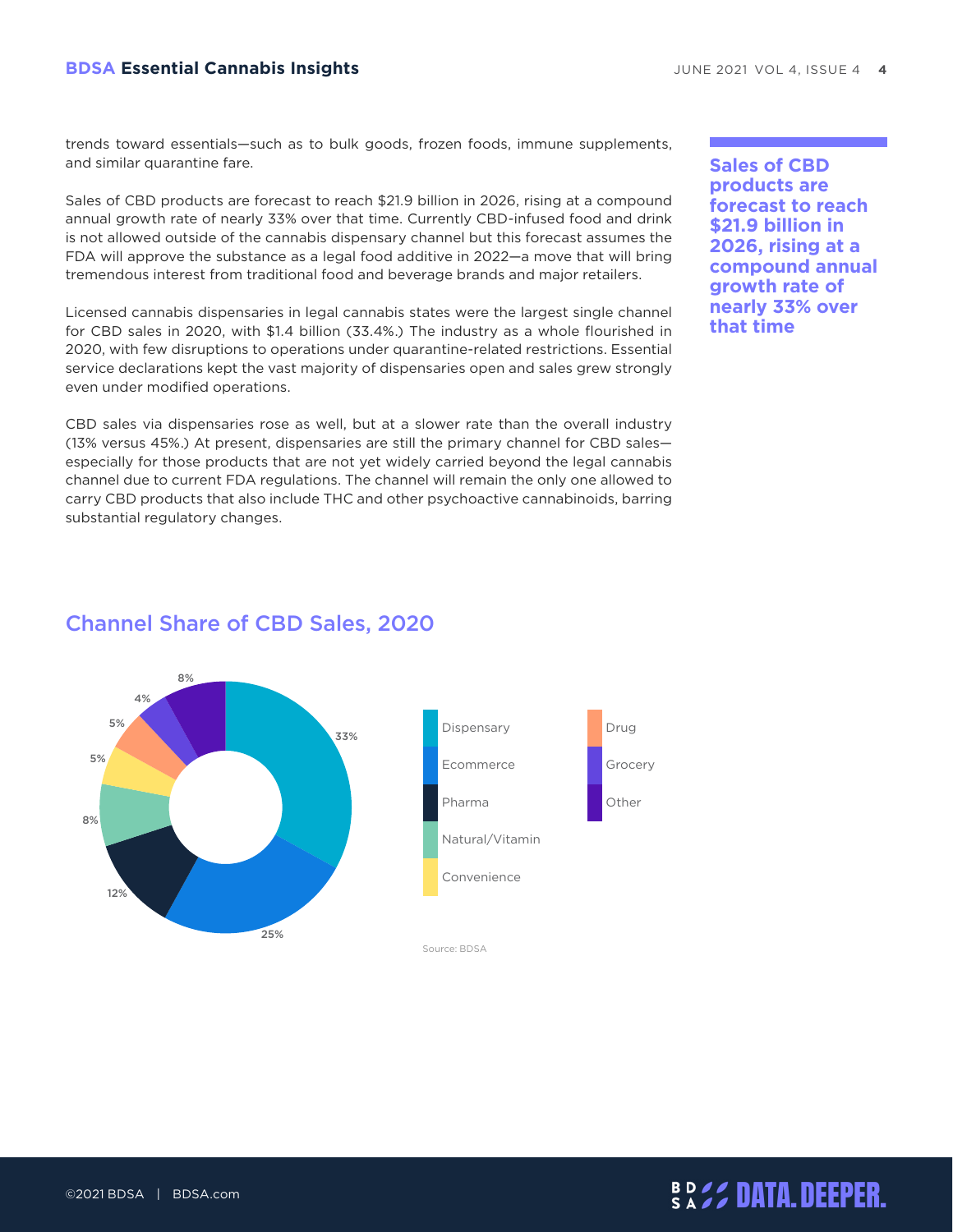<span id="page-4-0"></span>Restricted CBD-infused edible products, particularly confection, gained share versus other CBD products in dispensaries during 2020. CBD beverages increased by 46% in 2020 and confections grew by 39%. Categories such as beauty, wellness, pet, and even flower/concentrates grew across general retail channels, exerting pressure on these categories on dispensary shelves.

Ecommerce was the second-largest channel for CBD in 2020, approaching \$1 billion in sales. The channel as a whole grew at more than 40%, though estimates vary, during 2020, as quarantining consumers upped their online ordering. Ecommerce CBD sales are forecast to pass dispensary sales in 2021 to take first place, followed by dispensary, pharma, and grocery.

The pandemic took a steep toll on many forms of retail but ecommerce, grocery, drug, and other essential or "low-touch" channels fared well. Even so, sales of CBD beyond dispensary, ecommerce, and pharma were still relatively small—those three channels contributed about 70% of total sales in 2020. Edible/drinkable products bearing CBD are still scarce in general retail channels and saw minimal sales. Products that do not fall under current CBD restrictions, such as beauty and pet, grew strongly.

GW Pharmaceuticals' Epidiolex is currently the only FDA-approved CBD pharmaceutical in the U.S. Sales of the drug reached nearly half a billion dollars in 2020. Epidiolex is allowed for the treatment of Lennox-Gastaut syndrome, Dravet syndrome, and tuberous sclerosis complex, approval for which came in 2020. Jazz Pharmaceuticals completed its acquisition of GW in May 2021. The company says it is seeking approval for additional uses of Epidiolex and two new CBD pharmaceuticals over the next few years.

# 4/20 RECAP

As the biggest cannabis related holiday, 420 (April 20th) usually brings with it some of the highest cannabis sales of the year. While 420 brought its usual uptick in sales in 2020, Covid-19 lockdowns did lead to slower than normal sales, as many consumers stocked up on cannabis in March when stay-at-home orders were put into place. 2021 was another story, as the holiday saw an impressive spike in daily sales across BDSA tracked markets, with some states setting new records for daily dollar sales.

In 2019, 420 fell on a Saturday, historically the second highest day of the week for cannabis sales. Dollar sales dramatically rose beginning on preceding Thursday, with dollar sales peaking on 420. The markets that saw the most dramatic spike in sales were the mature adult-use market of Oregon and the developing medical market in Maryland, though a comparable surge in sales was seen across all BDSA-tracked states.

**Ecommerce was the secondlargest channel for CBD in 2020, approaching \$1 billion in sales. The channel as a whole grew at more than 40%**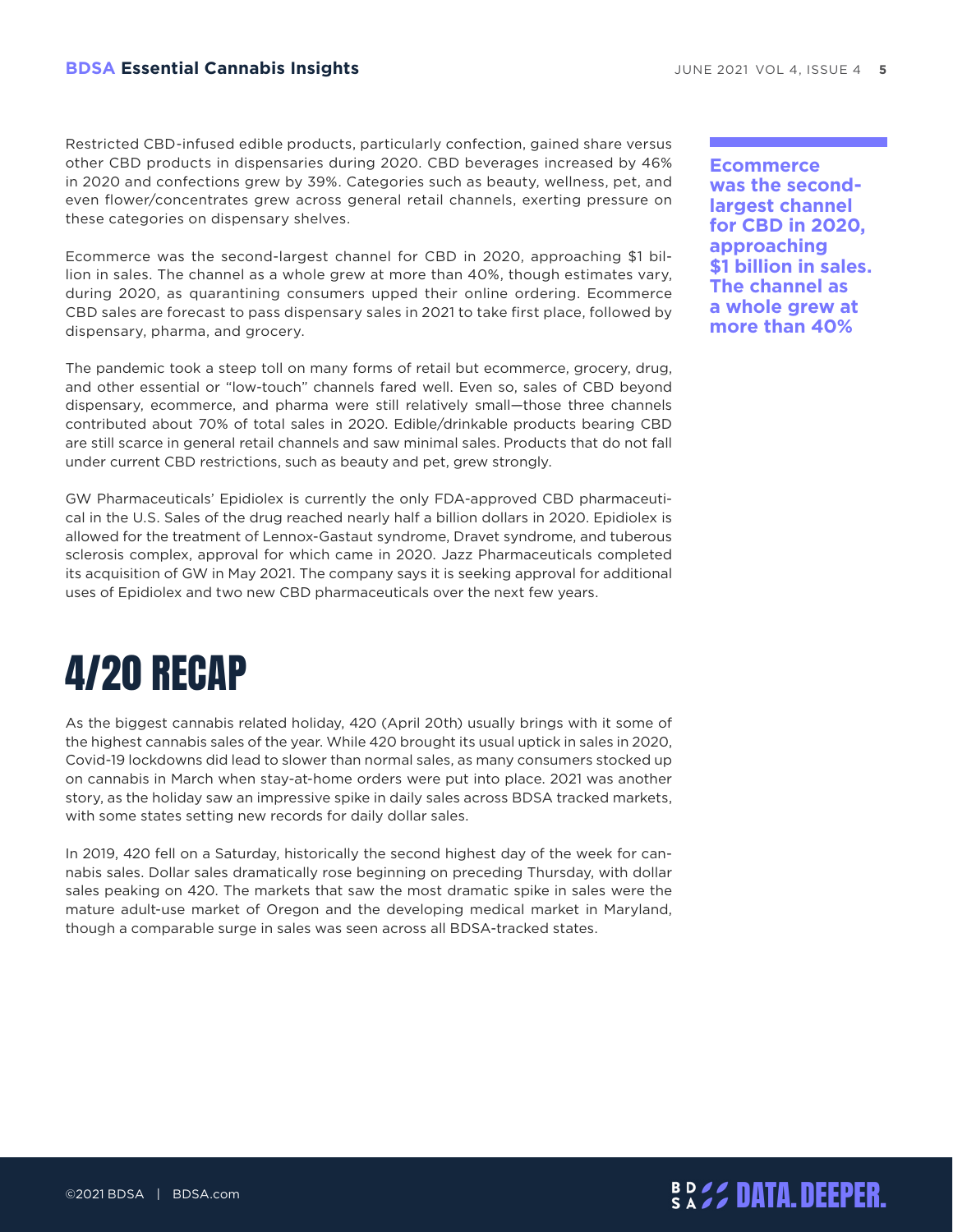

#### 2019 Dollar Sales vs. Daily April Average

Source: BDSA Retail Sales Tracking

During Covid, 420 was on a Monday. Dollar sales saw a slight jump on Friday and Saturday, but the increase on the week of 420 was less dramatic than in past years. In spite of this, **most** markets still saw higher April sales in 2020 than in 2019, particularly California and Colorado.





Source: BDSA Retail Sales Tracking